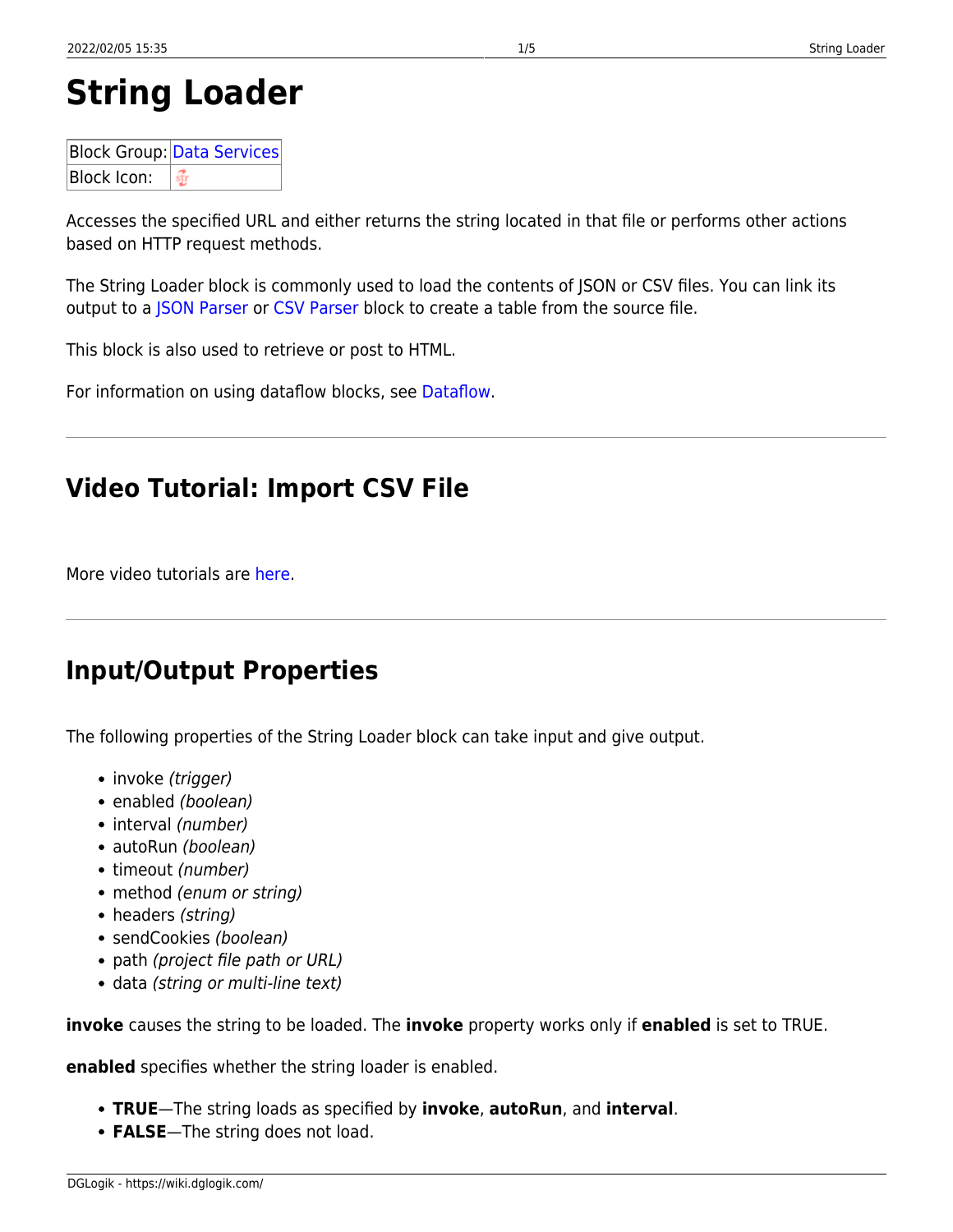**interval** specifies how often the string is automatically reloaded, in seconds. A value of 0 means that the string is reloaded on **autoRun** or **invoke** only.

**autoRun** specifies whether the string is loaded automatically.

- **TRUE**—The string is loaded every time any property is changed. The first time that the **path** property is populated counts as a change.
- **FALSE**—The script runs only when the **invoke** property is triggered, or at the specified **interval**.

**timeout** specifies how long the block attempts to load the string before the request is canceled.

**method** specifies the [HTTP request method](http://www.w3.org/Protocols/rfc2616/rfc2616-sec9.html) for loading the string. In almost all cases, you want GET or POST.

- GET retrieves the string at the specified URL.
- POST adds something to the string at the specified URL.

**headers** sets the headers for the HTTP request. Use the following syntax:

```
<header1>=<value1>&<header2>=<value2>
```
**NOTE**: When using the POST method, specify the Content-Type= application/x-www-formurlencoded header to ensure any variables you send are parsed correctly.

**sendCookies** specifies whether to send a cookie to the URL when retrieving the string.

There is a security risk involved when sending cookies. However, you must send cookies in order to get certain custom information, such as a particular user's Twitter feed.

**path** specifies the URL to load the string from. It can be a DGLux5 file path relative to the current project root, or it can be some other URL.

**data** sets and returns either the payload for a POST request, or the string to be added to the URL for a GET request.

## **Output Properties**

The following properties of the String Loader block can give output but cannot take input.

- loading (boolean)
- respHeaders (string)
- status (string)
- output (string)
- onComplete (event)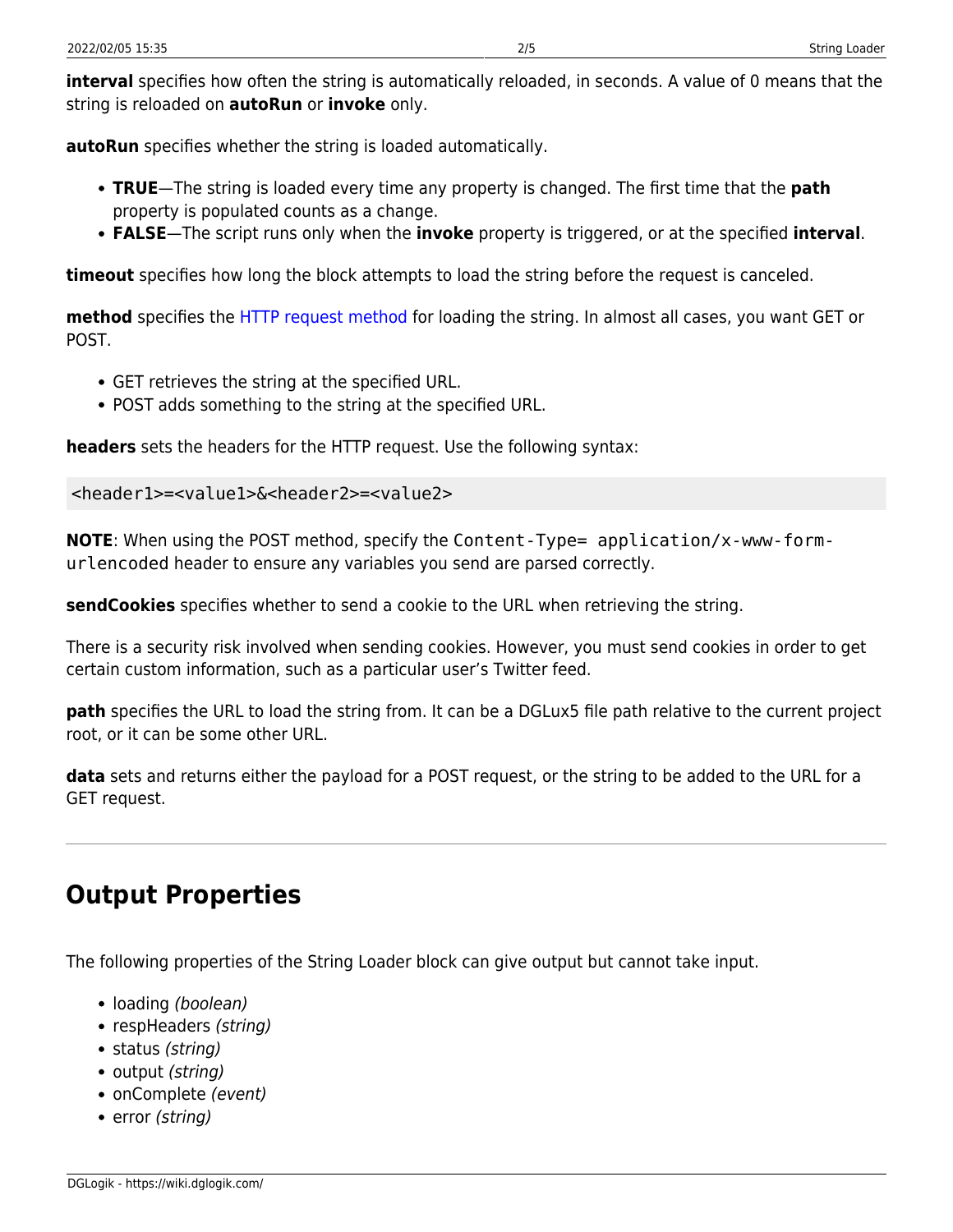**loading** returns whether the string is currently being loaded.

**respHeaders** returns the HTTP response headers received when the string is loaded.

**status** returns the [HTTP response status code](https://en.wikipedia.org/wiki/List_of_HTTP_status_codes).

**output** returns the string contained in the file.

**onComplete** fires when the string finishes loading.

**error** returns the error message, if any.

#### **Example**

The following image demonstrates a typical use of the String Loader block. In this example, the String Loader block retrieves the contents of a CSV file. Then, the String Loader block passes the file contents to a CSV Parser block.



### **CORS Proxy**

In the browser, the String Loader block cannot load data directly from another server unless that server defines a [CORS](https://en.wikipedia.org/wiki/Cross-origin_resource_sharing) header and allows other domains to access its data.

To load data from [www.dglogik.com,](http://www.dglogik.com) simply use this path in your dataflow string loader block: ../p?http://www.dglogik.com

#### **How to Add Rules to the Proxy for the DSA Server**

DGLux Server has a built-in proxy that you can use to load data from a server that doesn't implement a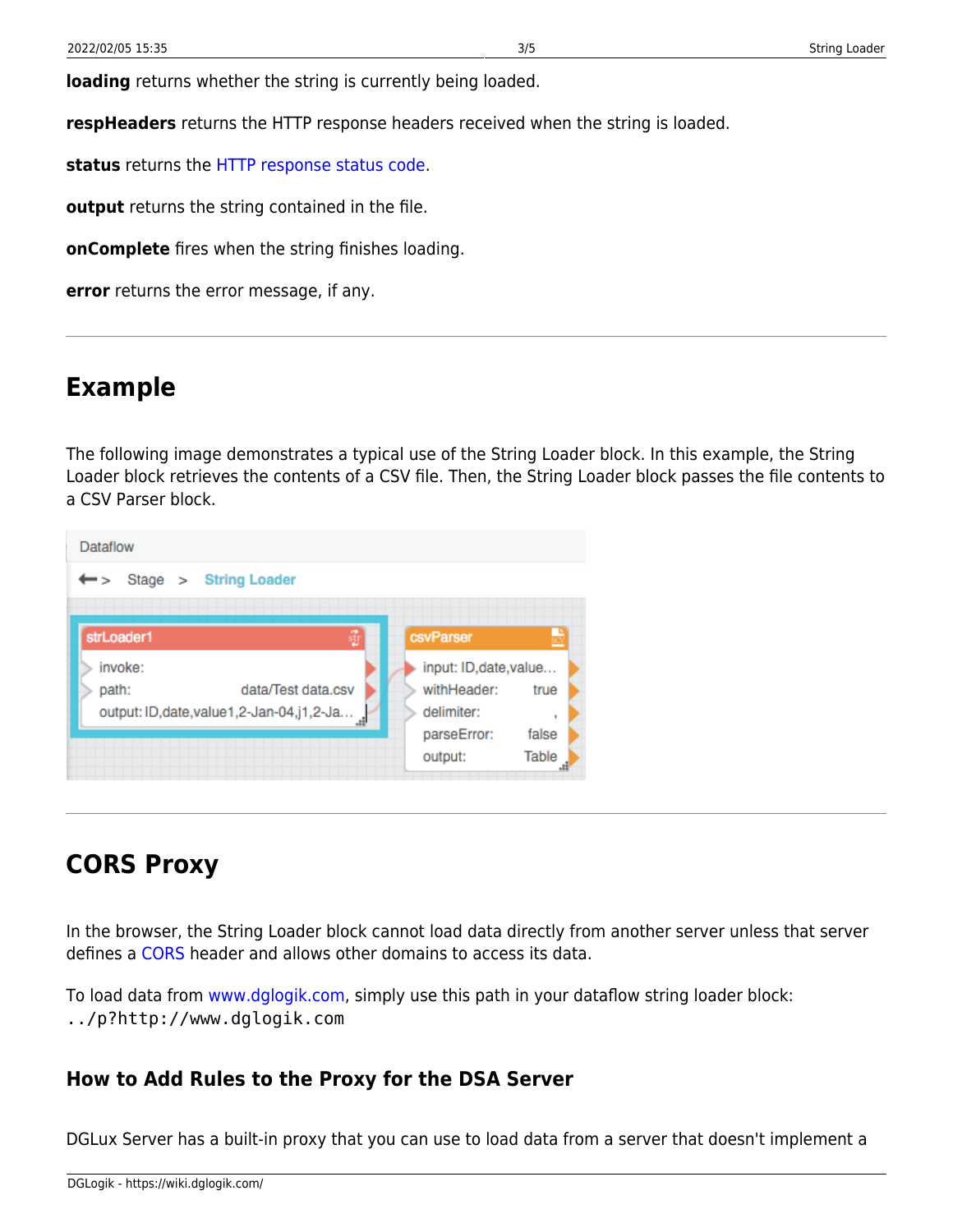CORS header. (Not supported for server-side dataflows.)

Any proxy URL must be defined by a rule in the DSA point /sys/corsProxyRules before it can be used.

To configure a proxy rule:

- 1. In the [Data panel](https://wiki.dglogik.com/dglux5_wiki:workspace_and_workflow:panels_and_menus:data_panel), choose sys.
- 2. In the [Metrics panel,](https://wiki.dglogik.com/dglux5_wiki:workspace_and_workflow:panels_and_menus:metrics_panel) right-click corsProxyRules.
- 3. Choose the @set action, and enter the list of rules. Rules are separated by new lines.

The following image demonstrates adding a proxy rule.



This is a whitelist rule list. By default, the list is blank, and nothing is allowed by the proxy.

The rules use [Regular Expressions](https://developer.mozilla.org/en-US/docs/Web/JavaScript/Guide/Regular_Expressions) syntax.

Examples:

- www.dglogik.com : anything on the [www.dglogik.com](http://www.dglogik.com) domain.
- www.dglogik.com/company/about-dglogik\$ : a strict match on the whole URL. Note this rule ends with a dollar sign (\$).
- https://www.dglogik.com : only allow https access, no http.
- www.dglogik.com/company/about-dglogik(\?.+)?\$ : strict URL, but allows different URL query strings to be used.